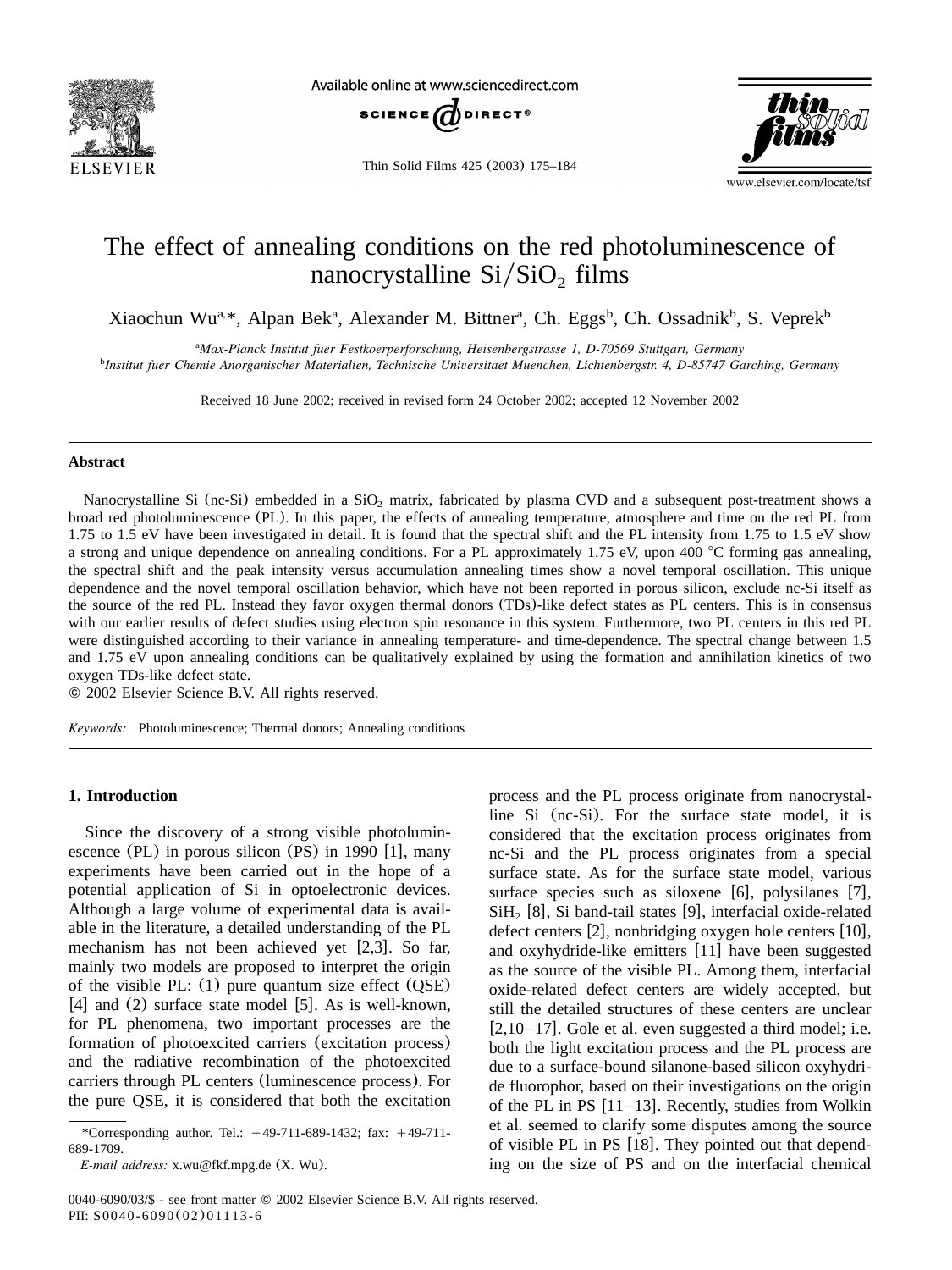<span id="page-1-0"></span>environment, either PS itself or the  $Si = O$  surface state can be the source of the visible PL.

In addition to the studies of the visible PL in PS produced by the wet electrochemical method, studies of nc-Si fabricated by various dry chemical techniques have also been carried out in order to understand the PL mechanism  $[19–21]$  $[19–21]$  $[19–21]$ . Veprek and Wirschem have reported the red PL approximately  $1.5$  eV in nc-Si $/$  $SiO<sub>2</sub>$  films produced by plasma CVD and subsequent post-treatment in detail before. Thereby, oxide-related defect states were suggested to be the possible source of this red PL [[22](#page-9-0)]. Later, defect studies using electron spin resonance (ESR) technique in this system further showed the correlation of the integrated PL intensity with the concentration of oxygen thermal donors (TDs) related defect states, indicating that this kind of oxygenrelated defect was responsible for the observed red PL in this system  $[23]$  $[23]$  $[23]$ .

In the present study, we further extend our investigations to the effects of annealing temperature, atmosphere, and time on the spectral change of the red PL because the formation and annihilation kinetics of oxygen TDs in bulk crystalline Si is both annealing temperature- and time-dependent. A strong and unique dependence of the red PL on annealing conditions has been observed between 1.75 and 1.5 eV. For a PL approximately 1.75 eV, upon  $400\degree$ C forming gas annealing, the spectral shift and the peak intensity versus annealing times show a novel temporal oscillation. This unique dependence and the novel temporal oscillation behavior exclude nc-Si itself as the source of the red PL. Instead they favor oxygen TDs-like defect states as PL centers. Furthermore, two PL centers in this red PL were distinguished according to their variance in annealing temperatureand time-dependence. The spectral change between 1.5 and 1.75 eV upon annealing conditions can be qualitatively explained by using the formation and annihilation kinetics of two oxygen TDs (Si NL8 and Si NL10)-like defect state.

#### **2. Experiment**

The detailed synthesis of Si nanocrystallites by plasma CVD and post-treatment has been reported previously [[22](#page-9-0)]. The typical preparation of a sample is as follows: first, an amorphous Si film is deposited onto a Si (100) wafer from a pure silane plasma. The film is annealed under 0.03 mbar of hydrogen flow at 660  $\degree$ C for 40 min afterwards to decrease the amount of hydrogen. Then the film is pre-oxidized under a flow of pure oxygen at  $350$  °C for a chosen time in order to allow oxygen to diffuse into the film. Finally, the pre-oxidized film is annealed at high temperature in a forming gas (FG, 5 mol.% hydrogen in nitrogen) atmosphere for a chosen time in order to obtain Si nanocrystallites surrounded by a  $SiO<sub>2</sub>$  matrix and to obtain a red PL. Crystallite size





Fig. 1. Evolution of PL Spectra after 870  $^{\circ}$ C FG annealing of (a) 15 min; (b) 4 h 15 min; (c) 5 h 15 min; (d) 6 h 15 min; and (e) 6 h 32 min. *Inset*: the integrated PL intensity and the peak energy vs. annealing time.

and the fraction of nc-Si in the film are controlled by FG annealing time. The nc- $Si/SiO<sub>2</sub>$  film was characterized with X-ray diffraction (XRD, Siemens Diffractometer D5000). The excitation source for room temperature steady-state PL spectra was the 325 nm line of a He–Cd laser (Omnichrome Series 56). The maximum pump power density of the laser was  $0.4 \text{ W/cm}^2$ . PL signals were spectrally resolved with a grating spectrometer (Spex Model 1681B) and detected by a Si diode in the lock-in mode. The calibration of the spectral sensitivity of the whole measuring system was performed using a tungsten standard lamp.

## **3. Results**

## *3.1. Appearance and spectral changes of the PL upon high temperature annealing*

As mentioned in the preparation procedure section, the red PL from a nc-Si $\sin 2\theta$  film could be observed only after several hours of high temperature FG annealing. One example was given in Fig. 1. After 4 h under high temperature annealing at  $870$  °C, the red PL appears. Its intensity increases upon further annealing, accompanying a blueshift of the peak energy. After certain times, the intensity decreases with further annealing and the peak energy blueshifts to approximately 1.75 eV. The dependence of the integrated PL intensity and the spectral shift on annealing times is given in Fig. 1 inset. It shows a dominant PL approximately 1.5 eV. [Fig. 2](#page-2-0) presents the corresponding variations in the XRD diagram. Increasing annealing times, due to the oxidation of nc-Si by the oxygen adsorbed in the film in the previous step, the amount of nc-Si in the film decreases,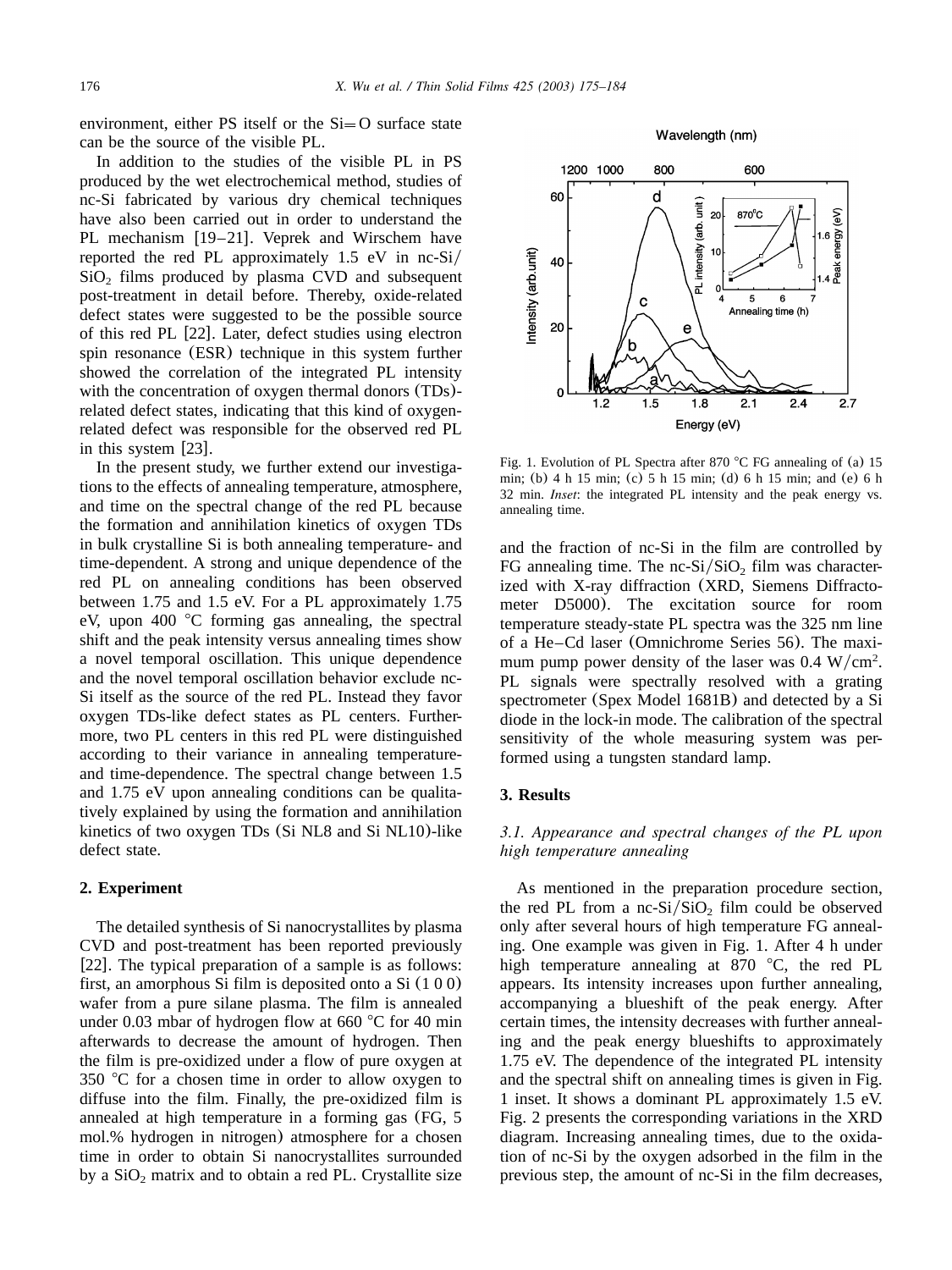<span id="page-2-0"></span>

Fig. 2. The XRD diagrams after 870  $\degree$ C FG annealing of (a) 15 min; (b) 4 h 15 min; (c) 5 h 15 min; (d) 6 h 15 min; and (e) 6 h 32 min, showing the change in size and amount of nc-Si in the film.

accompanying an obvious increase in the amount of amorphous  $SiO<sub>2</sub>$ . Generally, the effect of high temperature FG annealing can be divided into three stages  $[24]$  $[24]$  $[24]$ . In the first stage, the PL intensity from the  $nc-Si/SiO<sub>2</sub>$ film increases, and the peak energy shows a blueshift from 1.3 to 1.55 eV ([Fig. 1b](#page-1-0)–d). During this stage, the concentration of nc-Si in the film decreases appreciably and the average dimension of nc-Si also decreases from approximately 30 to 15 Å evaluated using Scherra's formula for the XRD measurements (Fig. 2b–d). In addition, due to the rapid high temperature oxidation, the color of the film changes from brown to gray. In the second stage, the PL intensity further increases, while the peak energy does not show any obvious change. In [Fig. 1,](#page-1-0) we do not see the second stage, but it has been observed in many other samples and studied in detail by Veprek and Wirschem [[22](#page-9-0)]. At this stage, the nc-Si $/$  $SiO<sub>2</sub>$  film shows a strong red PL. The peak energy is  $1.55 + 0.05$  eV, determined by the detailed preparation conditions of the film. At this stage, the correlation between the PL intensity and the oxygen TDs concentration from ESR measurements has been demonstrated [[23](#page-9-0)]. In the third stage, the PL intensity decreases, and the peak energy blueshifts from 1.55 to approximately 1.75 eV ([Fig. 1d](#page-1-0)–e). During the second and third stage, the film color shows no observable change. Due to the variance in the detailed synthesis parameters for the films, the time range required for the different stages in different films is also different, though the change trend of the red PL is similar.

Above we give a general description of the three stages of the red PL from nc-Si $\sin 2\theta_2$  films. Since the first  $(1.3-1.55 \text{ eV})$  and the second stages  $(\approx 1.55 \text{ eV})$ have been reported in detail elsewhere  $[22,24]$  $[22,24]$  $[22,24]$ , we will report here the effects of annealing conditions on the PL approximately 1.75 eV (in the third stage).



Fig. 3. The peak energy as a function of FG annealing times at annealing temperatures of (a) 200, 300 and 400  $^{\circ}$ C and of (b) 500, 600 and  $700 \degree C$ .

# *3.2. The influence of FG annealing temperatures on the PL approximately 1.75 eV*

It was found that the PL approximately 1.75 eV shows interesting dependence on annealing conditions. Fig. 3 gives the shift of the peak energy vs. annealing times at different FG annealing temperatures for one sample. For clarity, the effect of annealing temperatures at 200, 300 and 400  $^{\circ}$ C is shown in Fig. 3a, while that at 500, 600 and 700  $\degree$ C is presented in Fig. 3b. Fig. 4 gives the corresponding PL intensity change, with the intensity normalized to that of the starting position. For each temperature curve, this starting point was obtained by annealing the film at 700  $\degree$ C for several minutes. Below 400  $\degree$ C annealing, the peak energy redshifts and the PL intensity increases with increasing annealing times. The lower the temperature, the slower the redshift and the increase in intensity. Above  $400\degree C$  annealing



Fig. 4. The normalized PL intensity as a function of FG annealing times at annealing temperatures of (a) 200, 300 and 400  $^{\circ}$ C and of (b) 500, 600 and 700 °C.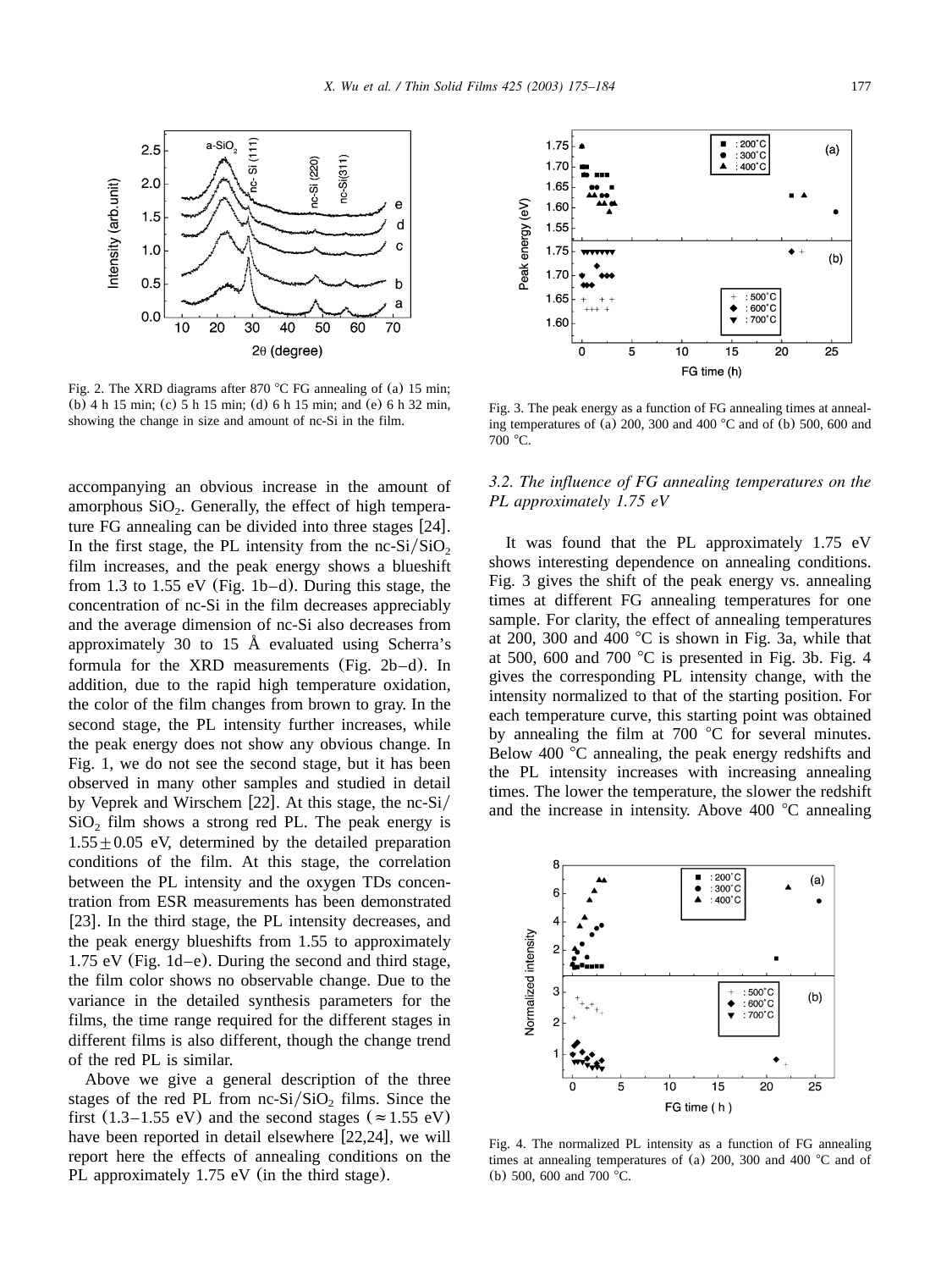<span id="page-3-0"></span>

Fig. 5. PL spectra measured after different annealing times at annealing temperatures of (a) 300  $^{\circ}$ C and (b) 500  $^{\circ}$ C. Lines with arrow indicate the direction of spectra variation.

(500 and 600  $^{\circ}$ C), the peak energy first redshifts and the PL intensity increases; a blueshift up to approximately 1.75 eV and intensity decrease follows. At 700 8C annealing for a short time, the peak energy remains unchanged, and the PL intensity shows a small decrease. Therefore, for the PL approximately 1.75 eV, FG annealing at lower temperatures ( $\leq 400$  °C) leads to an increase in PL intensity and to a redshift in peak energy. FG annealing at intermediate temperatures (400  ${}^{\circ}C \le T$  (700  ${}^{\circ}C$ ) results in an increase in intensity and a redshift in peak energy for short annealing times, but a decrease in intensity and a blueshift in peak energy for long annealing times. Short time FG annealing at high temperatures ( $\approx 700$  °C) causes no appreciable effect. This indicates that the spectral shift and the intensity variation of the PL are both temperature- and time-dependent. Fig. 5a and b depicts the evolutions of PL spectra at different annealing times for annealing temperatures 300 and 500  $^{\circ}$ C, respectively. It can be seen that for the anneal at 300  $\degree$ C, during the whole annealing process (25 h 25 min), the PL gradually redshifts from 1.75 to 1.59 eV and its intensity also gradually increases. In the case of  $500^{\circ}$ C annealing, the PL redshifts from 1.70 to 1.63 eV during the first 60 min annealing and the PL intensity reaches its maximum, then the PL gradually blueshifts from 1.63 to 1.75 eV and its intensity correspondingly decreases from 60 min to 22 h. The redshift of the peak energy at 500  $\degree$ C is smaller than that at  $300^{\circ}$ C. Therefore, both annealing temperature and annealing time determine the magnitude of the spectral shift and of the intensity change.

In addition, a general trend is that PL intensity decreases (increases) with a blueshift (redshift) of the peak energy at all annealing temperatures. Fig. 6 demonstrates this correlation between the integrated intensity and the peak energy using data from 200 to 700  $^{\circ}$ C (i.e. data from [Figs. 3 and 4](#page-2-0)). In Fig. 6, instead of annealing time, the peak energy is chosen as *x*-axis. The integrated PL intensity at each annealing time vs. the corresponding peak energy at the same annealing time is shown. Data from different annealing temperatures (from 200 to 700  $^{\circ}$ C) are given in different symbols. From [Figs. 3–6,](#page-2-0) we can see that the PL can be tuned continuously between 1.5 and 1.75 eV through the control of the annealing conditions. But the final peak energy of the PL at each annealing temperature is either approximately 1.75 eV (500, 600 and 700  $^{\circ}$ C annealing) or approximately 1.5 eV (300 and 400  $^{\circ}$ C annealing) for the annealing times we used. The PL approximately 1.75 eV exhibits itself better after annealing at higher temperatures for a shorter time ( $\geq 700$  °C) or at intermediate temperatures (400– 600  $^{\circ}$ C) for a longer time while the PL approximately 1.5 eV exhibits itself better after annealing at lower temperatures for a longer time  $(< 400 \degree C)$  or at intermediate temperatures for a shorter time  $(400-600 \degree C)$ . The former is thermodynamically more stable than the latter. This suggests that there exist at least two luminescent states with different stabilities in annealing



Fig. 6. Correlation between the peak energy and the PL intensity under FG atmosphere for one sample at different annealing temperatures. The solid line is a guide to the eye.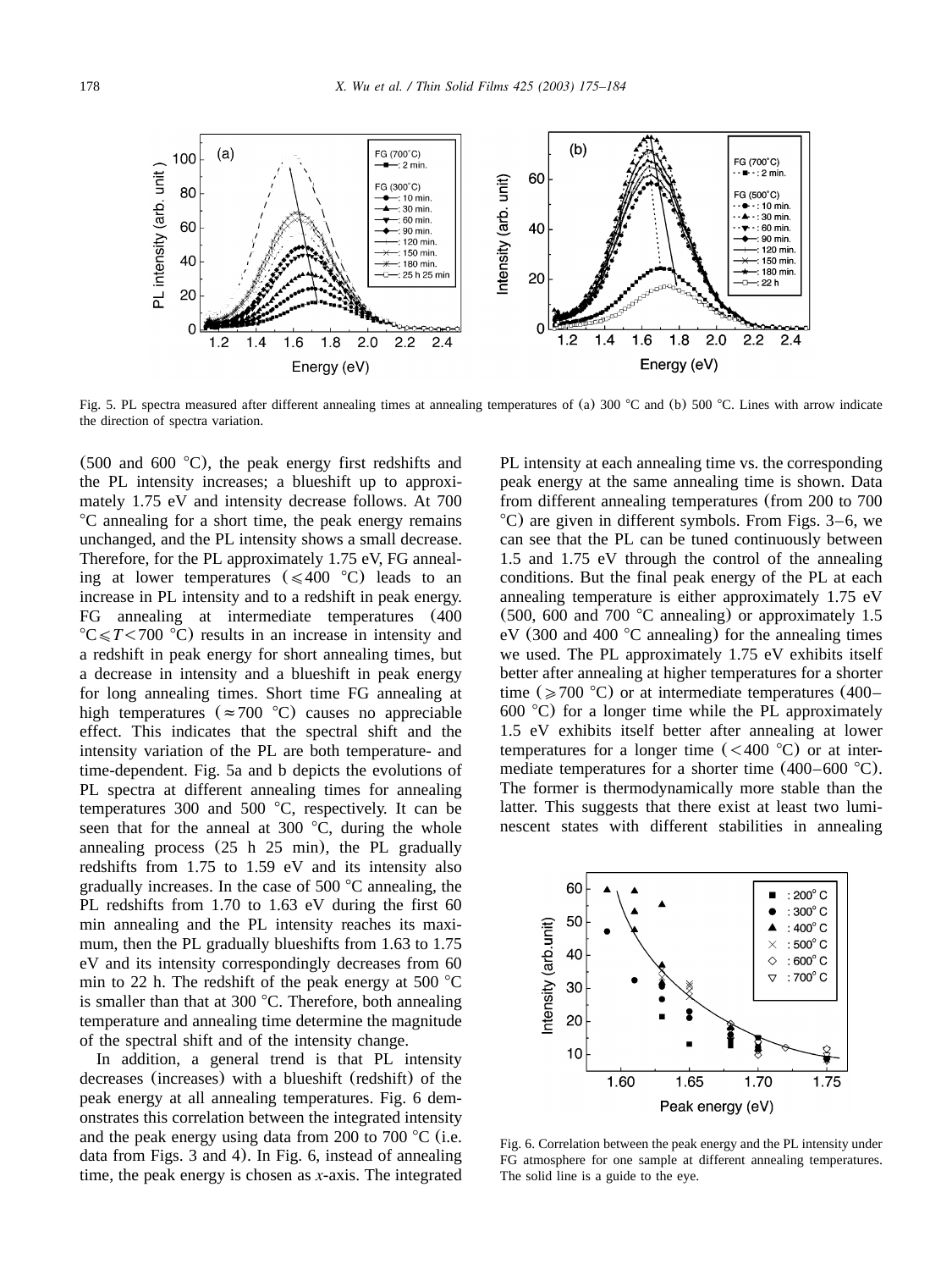<span id="page-4-0"></span>

Fig. 7. The PL intensities at 1.75 and 1.46 eV vs. annealing times at different temperatures with solid-square + solid line, solid-circle + dash line and solid-triangle + dot line representing  $1.75$  eV at 200, 300 and 400 °C, respectively in (a) and at 500, 600 and 700 °C, respectively in (b) and with open-square  $+$  solid line, open-circle  $+$ dash line and open-triangle + dot line denoting  $1.46$  eV at 200, 300 and 400  $^{\circ}$ C, respectively in (a) and at 500, 600 and 700  $^{\circ}$ C, respectively in (b).

temperatures and times. One is located at a lower energy  $(\approx 1.5 \text{ eV})$  with a lower thermal stability while the other is located at a higher energy with a higher thermal stability ( $\approx$  1.75 eV). The spectral changes from 1.75 to 1.5 eV upon annealing can be explained in the following two ways: (1) the 1.75 eV PL centers gradually change to the 1.5 eV PL centers upon annealing; therefore PL gradually redshifts from 1.75 to 1.5 eV. In this way, we will observe an increase in the PL intensity approximately 1.5 eV and a decrease in the PL intensity approximately 1.75 eV. (2) These two PL centers do not change to each other upon annealing. They just have different formation and decay kinetics. If the 1.5 eV PL centers grow much faster than the 1.75 eV PL centers or if the 1.5 eV PL centers form while the 1.75 eV PL centers decay (but do not change to 1.5 eV PL centers), the whole PL will also redshift. From [Fig. 5,](#page-3-0) we can see that with increasing annealing time  $( $60 \text{ min}$ ), the$ PL intensities at 1.75 and 1.5 eV both increase. To see this more clearly, we further show the normalized PL intensities at 1.75 and 1.46 eV (a little redshift from 1.5 eV for the better avoidance of a possible overlap of the two bands) vs. annealing times at different annealing temperatures in Fig. 7. For 300, 400 and 500  $^{\circ}$ C annealing, we can see clearly that during the redshift of the peak energy ([Fig. 3](#page-2-0)), the PL intensities at 1.75 and 1.46 eV both increase with increasing annealing times, but the increase rate of PL intensity at 1.46 eV is much larger than that at 1.75 eV. This means that the redshift of the PL from 1.75 to 1.5 eV is not caused by the

transformation between these two PL centers, but is due to the difference in their growth rates. The blueshift of the PL can be explained using their difference in decay rates. In Fig. 7b for the case of 500  $^{\circ}$ C annealing, we can see clearly that during the blueshift of the peak energy, the decay rate of PL intensity at 1.46 eV is faster than that at 1.75 eV. This leads to the blueshift of the peak energy. On the other hand, slower decay rate for 1.75 eV PL also means that it is thermodynamically more stable than 1.5 eV PL. This agrees with the experimental results. In addition, the redshift of peak energy via annealing times always accompanies with an increase in PL intensity while the blueshift of peak energy accompanies with a decrease in PL intensity. This means that with the redshift of the peak energy we have a dominant growth process for both PL centers while with the blueshift of the peak energy we have a dominant decay process for them.

## *3.3. The effect of annealing atmosphere*

It is well known that hydrogen plays an important role in the PL process for PS. The roles of hydrogen that have been suggested are: (1) the passivation of dangling bonds  $[25-27]$ ; (2) as one of the components of the luminescence centers  $[11,29]$  $[11,29]$  $[11,29]$ ; and  $(3)$  responsible for the change of the interfacial environment around Si crystallites by adsorption and desorption processes  $[11,29]$  $[11,29]$  $[11,29]$ .

In order to determine the role of hydrogen in our case, the annealing atmosphere was changed from FG to oxygen. Fig. 8 compares the effect of annealing atmospheres on the red PL. The PL shows similar redshifts for both atmospheres (Fig. 8a), indicating that annealing atmospheres have no direct correlation to the redshift. This further verifies that the redshift corre-



Fig. 8. The peak energy (a) and the PL intensity (b) versus annealing times upon 400 °C annealing in an oxygen (open circle) atmosphere and in a FG atmosphere (solid square).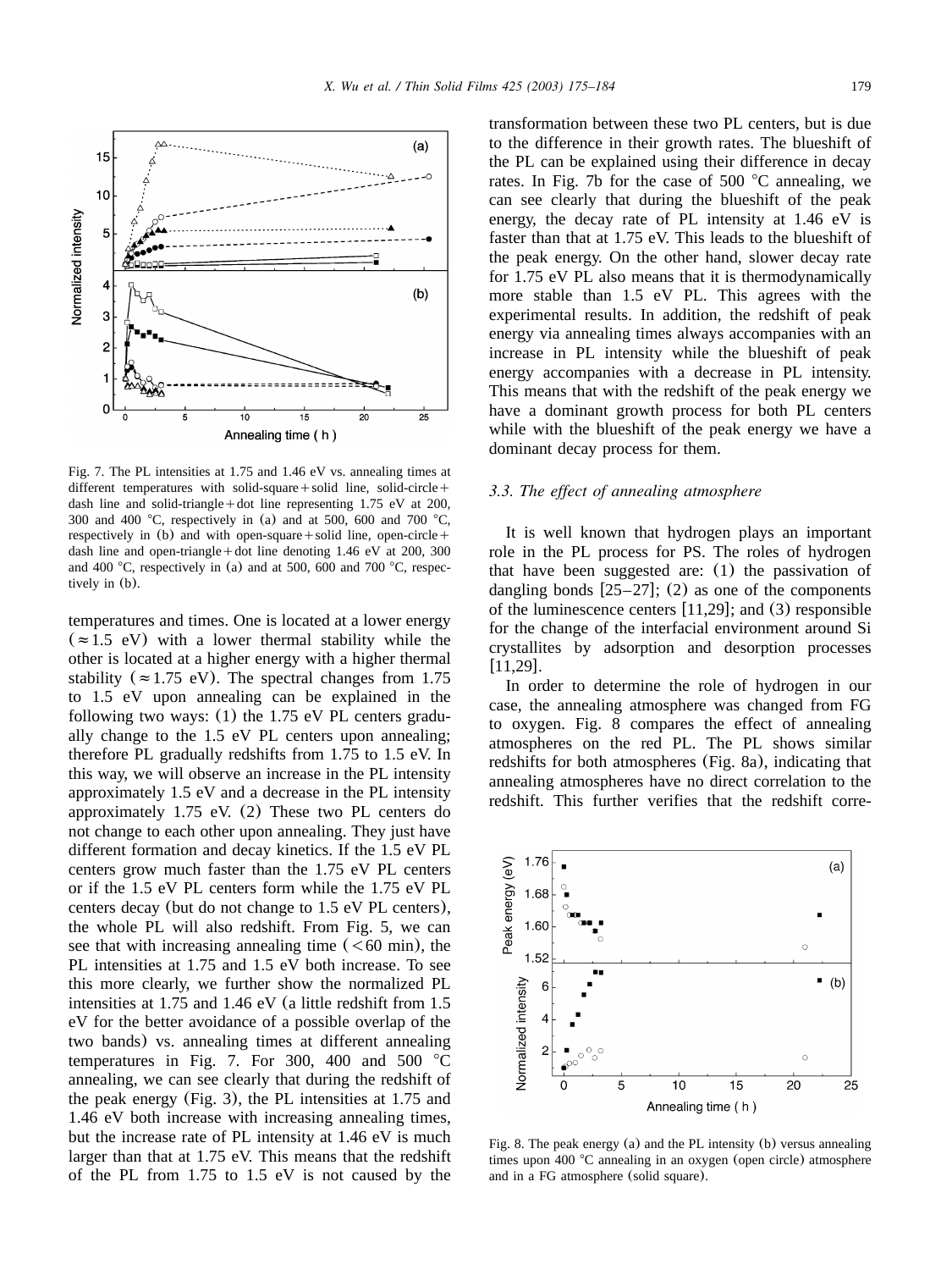<span id="page-5-0"></span>

Fig. 9. The dependence of the peak energy and the PL intensity on annealing times at 400  $^{\circ}$ C with (a) first oxygen annealing, then FG annealing and with (b) first FG annealing, then oxygen annealing. Open square and triangle for the peak energy and solid square and triangle for the PL intensity.

sponds to the growth process of PL centers. The increase in PL intensity for the FG atmosphere is however much larger than that for the oxygen atmosphere ([Fig. 8b](#page-4-0)), indicating that hydrogen is a much effective passivation gas to nonradiative combination centers than oxygen. In order to further distinguish the role of annealing atmospheres, we use a two-step annealing procedure to separate the growth process of PL centers and the passivation process of nonradiative centers. As shown in Fig. 9a, the peak energy monotonically decreases with the annealing time by a first oxygen annealing, which indicates the growth process of PL centers, a subsequent FG anneal causes a very small redshift in peak energy but a strong enhancement in PL intensity after a short time annealing. This strongly supports the passivation role of hydrogen to nonradiative centers. Fig. 9b presents a reverse annealing order for another sample. After the redshift in peak energy reaches its maximum by the first FG annealing, the subsequent oxygen anneal reduces the PL intensity accompanying with a very small redshift in peak energy after short time annealing. This indicates that instead of passivation of nonradiative centers oxygen annealing increases their concentrations. Since the redshifts vs. annealing times match quite well after short time annealing under both atmospheres, we assume that annealing atmospheres do not influence the growth process of PL centers, i.e. similar amount of PL centers for both annealing atmospheres at same annealing times. However, FG atmosphere reduces the amount of nonradiative centers while oxygen atmosphere increases their amount. The actual PL is determined by both the concentrations of PL centers and of nonradiative recombination centers. This leads to the much strong enhancement of PL in the case of FG annealing ([Fig. 8b](#page-4-0)). Therefore, the main role of hydrogen here is the effective passivation of nonradiative recombination centers.

# *3.4. The effect of annealing times upon 400 °C annealing*

At an annealing temperature of 400  $^{\circ}$ C, longer time annealing  $(0)$  h) also results in a blueshift of the PL and in a decrease of its intensity ([Figs. 8 and 9](#page-4-0)). Fig. 10 depicts the dependence of the intensity and the peak energy on annealing times upon  $400^{\circ}$ C. At shorter annealing times  $(< 10 \text{ h})$ , the PL redshifts from 1.68 to 1.51 eV, accompanying an increase in the intensity. With the prolongation of the annealing time (from 10 to 70 h), the PL blueshifts from 1.51 to 1.7 eV, accompanied by a decrease in the intensity. This indicates that upon annealing at 400  $\degree$ C, the growth rates of PL centers are much faster than their decay rates. Similar to the cases for 500 and 600  $\degree$ C annealing, we see a complete spectral change process also for 400  $^{\circ}$ C annealing, i.e. a redshift of the peak energy accompanying an increase in PL intensity at short annealing time and a blueshift of the peak energy accompanying a decrease in PL intensity at long annealing time. For the case of 400  $\degree$ C annealing, the final thermodynamic stable PL is also the PL approximately 1.75 eV.

# *3.5. Kinetic oscillations of the red PL upon 400 °C annealing*

It was found that upon 400  $^{\circ}$ C annealing, during the decay process of the PL centers (blueshift of the PL), a short time annealing causes the recovery of the PL centers (re-redshift of the PL). This leads to the spectral shift and the peak intensity vs. accumulation annealing times show temporal oscillations as shown in [Fig. 11.](#page-6-0) The sample shows a weak PL approximately 1.75 eV before  $400\degree$ C annealing. With increasing annealing times  $(<10 \text{ h})$ , the PL gradually redshifts from 1.75 to 1.46 eV and its intensity increases by a factor of 18. A



Fig. 10. The dependence of the peak energy (solid square  $+$  dash line) and the PL intensity (open square  $+\text{solid line}$ ) on annealing times upon  $400$  °C FG annealing.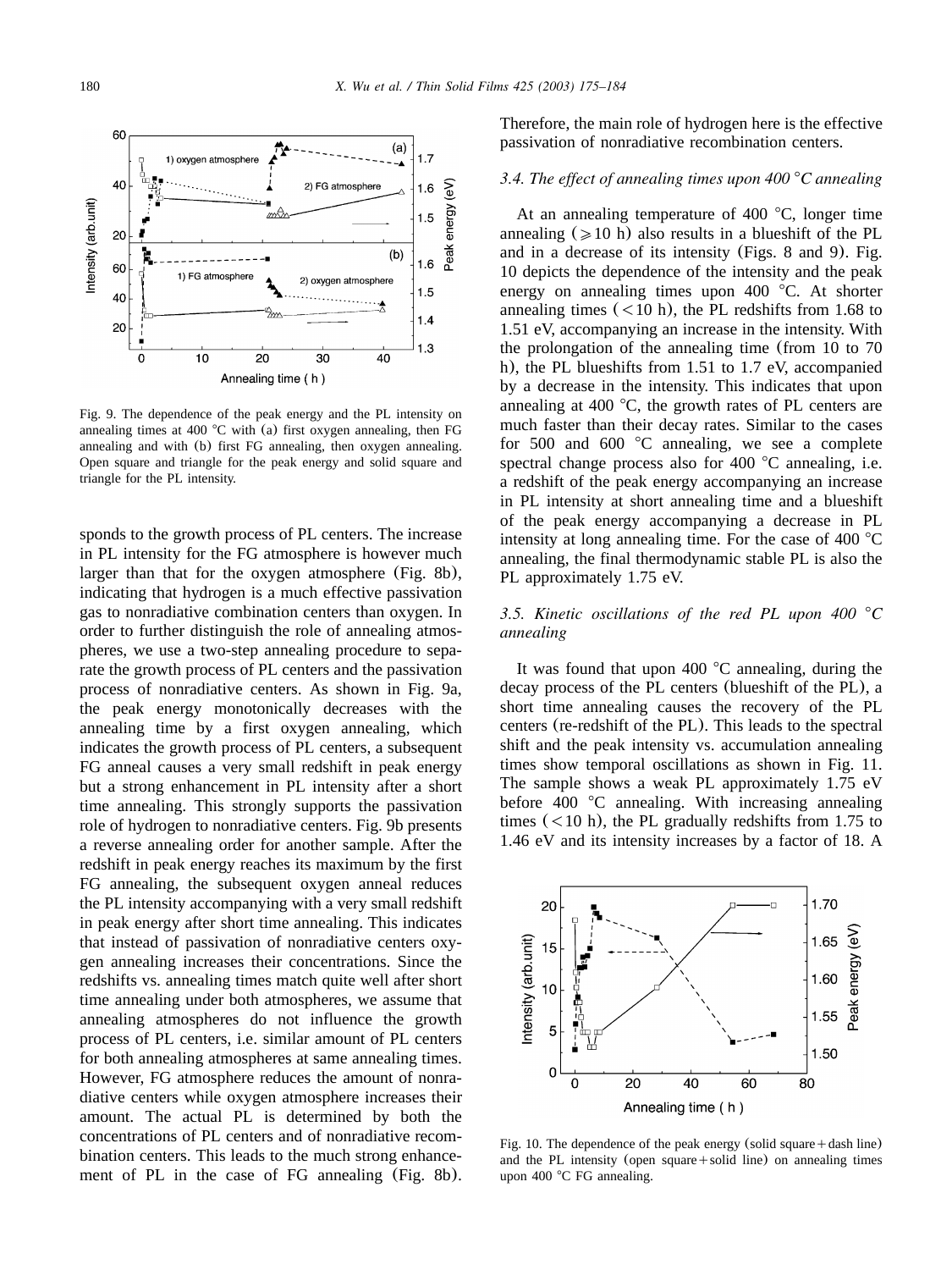<span id="page-6-0"></span>

Fig. 11. The peak energy (a) and the PL intensities at 1.75 eV, at 1.46 eV, and at the peak energy (b) vs. annealing times for 400  $^{\circ}$ C annealing temperature. A demonstration of the temporal oscillation.

subsequent 18 h annealing blueshifts the PL from 1.46 to 1.59 eV and reduces its intensity by a factor of 2.8. From this position, annealing at shorter times  $(< 5 h)$ leads to a redshift from 1.59 to 1.49 eV and to an increase in the intensity while annealing at longer times (42 h) results in a blueshift from 1.49 to 1.63 eV and in a decrease of the intensity. From 1.63 eV, again at shorter times  $(< 8 \text{ h})$ , the PL redshifts from 1.63 to 1.49 eV with a 3.5 times increase in the intensity, whereas at longer times (70 h), it blueshifts from 1.49 to 1.75 eV with an 11 times decrease in the intensity. From Fig. 11, we obtain the following important results: (1) it reproduces the 400  $^{\circ}$ C annealing behaviors we observed above for other samples (for example in [Fig.](#page-5-0) [10](#page-5-0)), i.e. a short time growth process and a long time decay process. (2) During the decay process of PL centers, the PL centers can recover using a short annealing time. This makes the spectral shift and the intensity variation versus accumulation annealing times exhibit temporal oscillatory behavior. Each oscillation is composed of two time segments, i.e. a shorter time segment with a redshift in the peak energy and an increase in intensity and a longer time segment with a blueshift in the peak energy and a decrease in intensity. In addition, the increase in intensity and the degree of redshift decrease with cycling times. (3) As shown in Fig. 11b point 1 (1.75 eV), 2 (1.59 eV), and 3 (1.63 eV), the growth of PL centers can be initiated at different peak energies during the decay process of the PL centers. This leads to an aperiodic oscillatory behavior. Therefore the oscillatory behavior is a pure kinetic one.

From III B to D, we have already found that there exist two PL centers in the red PL. One is approximately 1.5 eV and the other is approximately 1.75 eV. The actual PL is composed of both. The difference in their formation and decay kinetics leads to the observed spectral change for the PL. Therefore, in Fig. 11b, apart from the PL intensity at peak energy, we also exhibit the PL intensities at 1.75 and 1.46 eV with annealing time. We can see that the growth rate of 1.46 eV PL centers is faster than that of 1.75 eV PL centers. This difference in the growth rates for these two PL centers leads to the redshift of the PL. After the concentrations of PL centers reach maximum, the growth process can be neglected and the decay process of PL centers dominates. The decay rate for 1.46 eV PL is faster than that for 1.75 eV. This difference in the decay rates results in the blueshift of the PL. We also notice that for 1.75 eV PL and 1.46 eV PL, their growth rates are much larger than their decay rates. As seen from [Figs.](#page-5-0) [10 and 11,](#page-5-0) we know that the PL approximately 1.75 eV is the final thermodynamic stable state and that the PL approximately 1.5 eV is a metastable state for  $400^{\circ}$ annealing. The existence of this metastable state is one of the reasons that we can observe the oscillatory behavior. At this metastable state, the concentration of PL centers reaches its maximum (at least for the 1.5 eV PL centers). During the slow decay process, the system deviates from this metastable state and therefore produces a driving force to go back. Due to the fast growth rates of the PL centers, we observe their recovery at short annealing time.

## **4. Discussion**

## *4.1. The source of the red PL*

As outlined in [Section 1,](#page-0-0) two sources are suggested to be the origin of the visible PL in PS and in nc-Si. One is nc-Si itself. Another is interfacial defect state. If the PL is from nc-Si, according to the pure QSE model, the PL approximately 1.5 eV should be mainly due to the larger nc-Si while the PL approximately 1.75 eV should be mainly due to the smaller nc-Si. Then the continuous redshift of the PL from 1.75 to 1.5 eV should correspond to the gradual increasing in the average grain size (assuming a Gaussian size distribution). If this is the case, with the gradual increasing in the PL intensity approximately 1.5 eV, the PL intensity approximately 1.75 eV should correspondingly decrease since some of smaller particles become larger particles. The blueshift of the PL should be the other way round. However, the experimental results indicate that during the redshift of peak energy from 1.75 to 1.5 eV, with the gradual increasing in the PL intensity approximately 1.5 eV, the PL intensity approximately 1.75 eV also increases. This therefore repulses the idea that the distribution of grain size changes. In addition, XRD diagrams show no observable change after low temperature annealing, indicating no variations in the nc-Si size and amount. (2) The spectral oscillation upon  $400^{\circ}$ C annealing indicates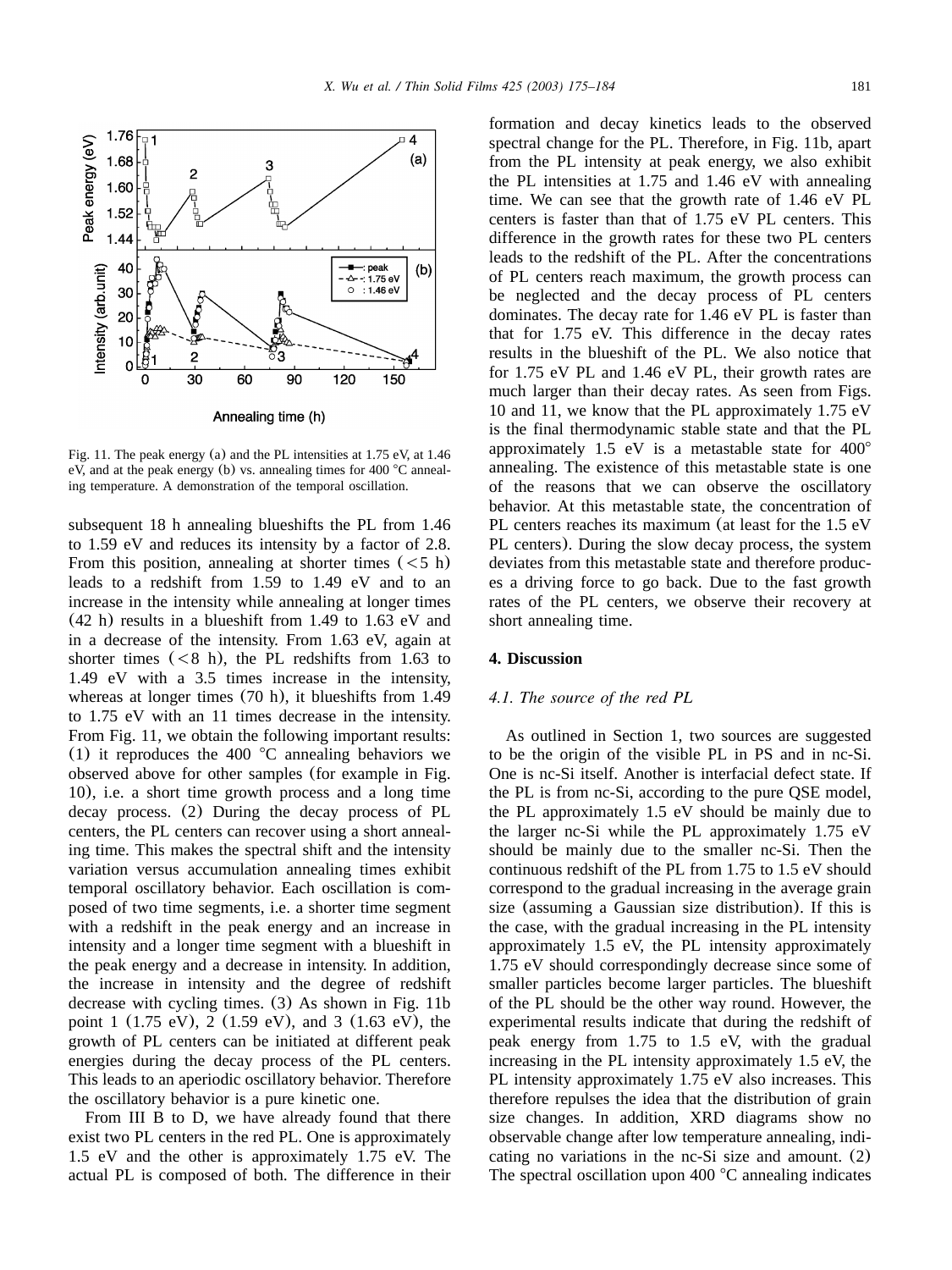that this oscillation is a pure kinetic one. It can be initiated at different peak energies during the decay process of the PL centers. It rules out the structural phase transition or the size variation of nc-Si itself as the oscillatory element. Our results therefore exclude nc-Si itself as the source of the red PL in our case. As a result, the source of the red PL should be defect-staterelated PL centers.

As mentioned above, our earlier defect studies using ESR technique have already built up the correlation between the intensity of PL approximately 1.5 eV and the concentration of oxygen TDs-like defect state  $[23]$  $[23]$  $[23]$ . It is known that oxygen TDs widely exist in oxygenenriched crystalline silicon under low temperature annealing  $(300-550 \degree C)$  [30-32]. Up to now, 17 TD species  $((TD)_n, 1 \le n \le 17)$  have been identified, which develop sequentially upon heat treatment with the more shallow species being generated later [[33](#page-9-0)]. From ESR measurements, individual  $(TD)$ <sub>n</sub> cannot be distinguished, and mainly two signals (Si-NL8 state and Si-NL10 state) are related to oxygen TDs. The main features of these two oxygen TDs can be summarized as follows: (1) the formation process of Si-NL8 state is normally faster than that of Si-NL10 state. Si-NL8 state is less stable at long annealing times and at higher temperatures compared to  $Si-NL10$  state [[34](#page-9-0)]. (2) The concentration of oxygen TDs in crystalline Si from ESR measurements upon low temperature annealing first increases with annealing time, then reaches a maximum, and finally decreases  $[34]$  $[34]$  $[34]$ . (3) The important factors that control the formation of TDs are the annealing temperature and annealing time. Detailed studies show that at temperatures below 450  $^{\circ}$ C the formation rate is decreased and the saturation concentration of TDs is less than that for a 450  $\degree$ C thermal treatment. Above 450 °C the saturation concentration of TDs decreases with increasing temperature [[35](#page-9-0)].

The effect of isochronal annealing (60 min) at different temperatures on the PL intensities at 1.75 and 1.46 eV is given in Fig. 12. Here the temperature range for the increase of the PL intensity further shows a correlation with the formation temperature range of oxygen TDs in crystalline Si, over the temperature range 300– 550 °C. As shown in [Fig. 7a](#page-4-0) and b, for annealing temperatures between 300 and 500  $^{\circ}$ C the PL intensity approximately 1.46 eV increases much faster than the PL intensity approximately 1.75 eV whereas above 400 8C the former annihilates much faster than the latter. In addition, for 500 and 600  $^{\circ}$ C annealing, the PL intensities at 1.75 and 1.46 eV vs. annealing times show a process of increasing, reaching maximum, then decreasing, similar to the annealing behavior of Si-NL8 state and  $Si-NL10$  state [[34](#page-9-0)]. Comparing the above features of the PL centers with those of oxygen TDs, we can further postulate that the PL approximately 1.75 eV is mainly due to Si-NL10-like defect states while the PL



Fig. 12. Isochronal annealing curve for PL intensities at 1.75 and 1.46 eV. The duration of the annealing time was 60 min at each temperature.

approximately 1.5 eV is composed of both Si-NL8- and Si-NL10-like defect states and is dominated by Si-NL8 states. The red PL consists of these two states. The peak energy and the PL intensity are determined by the concentrations of these two components at the corresponding annealing temperature and time.

## *4.2. The annealing conditions dependence of the red PL*

Now we can explain the spectral change of the PL from 1.75 to 1.5 eV. For a PL approximately 1.75 eV, upon annealing at lower temperatures ( $< 600 \degree C$ ), first both Si-NL8- and Si-NL10-like states grow, but the former forms much faster, and thus the PL redshifts and the intensity increases. When the concentration of Si-NL8-like state reaches its maximum, the redshift and the increase in the PL intensity also reach a maximum. Upon further annealing, both states gradually decay. Since Si-NL8-like states decay faster than Si-NL10-like states, the PL gradually blueshifts and the PL intensity also decreases. Finally, only Si-NL10-like states exist and show a PL approximately 1.75 eV. For lower annealing temperatures  $(< 400 \degree C)$ , due to the lower formation rate, the whole annealing period corresponds to the growth process of PL centers. For intermediate temperatures  $(400-600 \degree C)$ , we observe a complete growth, saturation and decay process. From [Fig. 6,](#page-3-0) we can also see that the degree of the redshift in the peak energy and the magnitude of the increase in the integrated PL intensity decrease with increasing annealing temperatures from 400 to 600 $^{\circ}$ C. This is again due to the difference in the growth and decay kinetics of these two states. With increasing annealing temperatures from 400 to 600  $\degree$ C, the growth rates for Si-NL8- and Si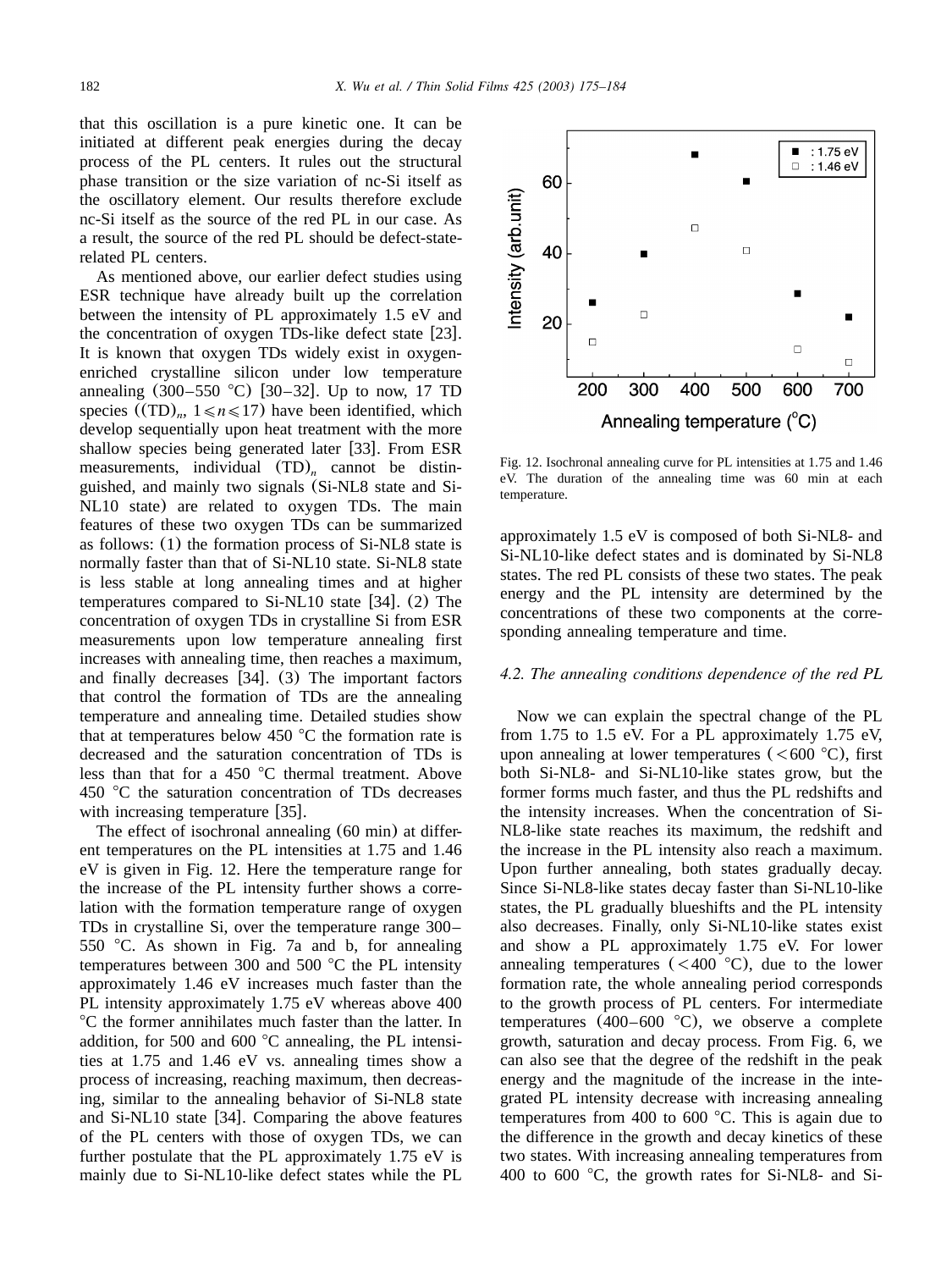NL10-like states both increase, but the former increases less than the latter ([Fig. 7](#page-4-0)). This causes the difference in the growth rates of these two states decreasing with increasing temperatures. Therefore, the degree of the redshift in the peak energy also decreases with increasing annealing temperature. On the other hand, with increasing annealing temperatures, the decay rates for these two states also increase very fast. This leads to the saturation concentration of these two states decreasing with increasing temperatures, which agrees with the dependence of saturation concentration for oxygen TDs in bulk Si on annealing temperatures  $\left[35\right]$  $\left[35\right]$  $\left[35\right]$ . This explains the magnitude of increase in the PL intensity decreasing with increasing annealing temperature from 400 to 600  $^{\circ}C$ .

The unique dependence of PL intensities on PL energies ([Fig. 6](#page-3-0)) can also be explained. Since the redshift of PL energies corresponds to the growth process of PL centers, the PL intensities naturally increase with the redshift of PL energies. Upon annealing at 400 8C under FG atmosphere, the spectral shift and the peak intensity vs. annealing times show a kinetic oscillatory behavior. In a closed system, the concentrations, which vary in an oscillatory way, are those of the intermediates [[36](#page-9-0)]. As already discussed above, both Si-NL8 state and Si-NL10 state are intermediates. Therefore they satisfy one of the conditions for oscillations in a closed system. However, the detailed mechanism for this spectral oscillation is unclear now.

#### *4.3. Comparison with aged or oxidized PS*

For oxygen-passivated Si clusters or aged PS, depending on the size of the cluster, three recombination mechanisms have been suggested by Wolkin et al. [[18](#page-9-0)]. In large size, recombination is via free excitons since the band gap is not wide enough to stabilize the  $Si = O$ surface state. In medium size, recombination involves a trapped electron and a free hole. As the size decreases, the PL emission energy still increases, but not as fast as predicted by quantum confinement, since the trapped electron state energy is size independent. In quite small size  $(< 2 \text{ nm})$ , recombination is via trapped excitons  $(S_i=O \text{ surface state})$ . As the size decreases, the PL energy stays constant, and there is a large PL redshift when nanocrystallite surface becomes exposed to oxygen. In our case, the spectral change from 1.3 to 1.55 eV ([Fig. 1b](#page-1-0)–d) is similar to the case of medium size suggested by Wolkin et al. since the blueshift of the PL accompanies the decrease of the nc-Si size ([Fig. 2b](#page-2-0)–d). However, due to the coexistence of two PL centers, the explanation of spectral change is much more complicated. The spectral change from 1.5 to 1.75 eV corresponds to the case of quite small size, i.e. recombination is via trapped excitons. However, in our case, the PL energy does not stay constant due to the coexistence of two PL

centers with different emission energies in one PL and due to their variance in annealing temperature- and timedependence.

Although Si–O related defect states have been verified to give visible PL in aged and oxidized PS by many groups, the detailed structures of them are unknown  $[7,11,18,37-39]$ . The unique dependence of the red PL on annealing conditions in our  $nc-Si/SiO<sub>2</sub>$  films have not been observed in aged and oxidized PS. We believe that the key structure of Si–O related defect states that gives visible PL with several tens of microseconds decay at room temperature should be similar. However, the detailed structures of them may be different due to different preparation methods and conditions. This will lead to some specific PL features as we observed here for our nc-Si $\frac{Si}{SiO_2}$  films. Despite much more knowledge of oxygen TDs-like defect states, we do not know the structural details of them due to the following two reasons. Although much research has been done on oxygen TDs in bulk crystalline Si, their core structures and formation mechanism are still unclear  $[35]$  $[35]$  $[35]$ . Owing to the complex structure of the  $nc-Si/SiO_2$  film, the formation and annihilation as well as the configuration of oxygen TDs in this system undoubtedly are much more complicated than those in bulk crystalline Si.

## **5. Conclusion**

Experimental results indicate that annealing conditions during the post-treatment process play a central role in the spectral change of the red PL. The main results are summarized as follows:

(1) The spectral change between 1.75 and 1.5 eV upon FG annealing shows a strong correlation with the annealing behavior of oxygen TDs. The PL approximately 1.75 eV is mainly due to Si-NL10-like defect states while the PL approximately 1.5 eV comes from both Si-NL8- and Si-NL10-like defect states. According to their variance in annealing temperature- and timedependence, the emission energy can be tuned from 1.75 to 1.5 eV.

(2) FG annealing is very important for the enhancement of the red PL by effectively decreasing the density of nonradiative recombination centers.

(3) The red PL is composed of Si-NL8 and Si-NL10 like defect states. The peak energy and the spectral shape are determined by the concentration ratio of these two components while the PL intensity is determined by the concentrations of these two components and the density of nonradiative recombination centers. The increase of the PL intensity versus the redshift of the peak energy reflects the formation process of two PL centers.

(4) For a PL approximately 1.75 eV, upon annealing at 400  $\degree$ C in FG atmosphere, the spectral shift and the